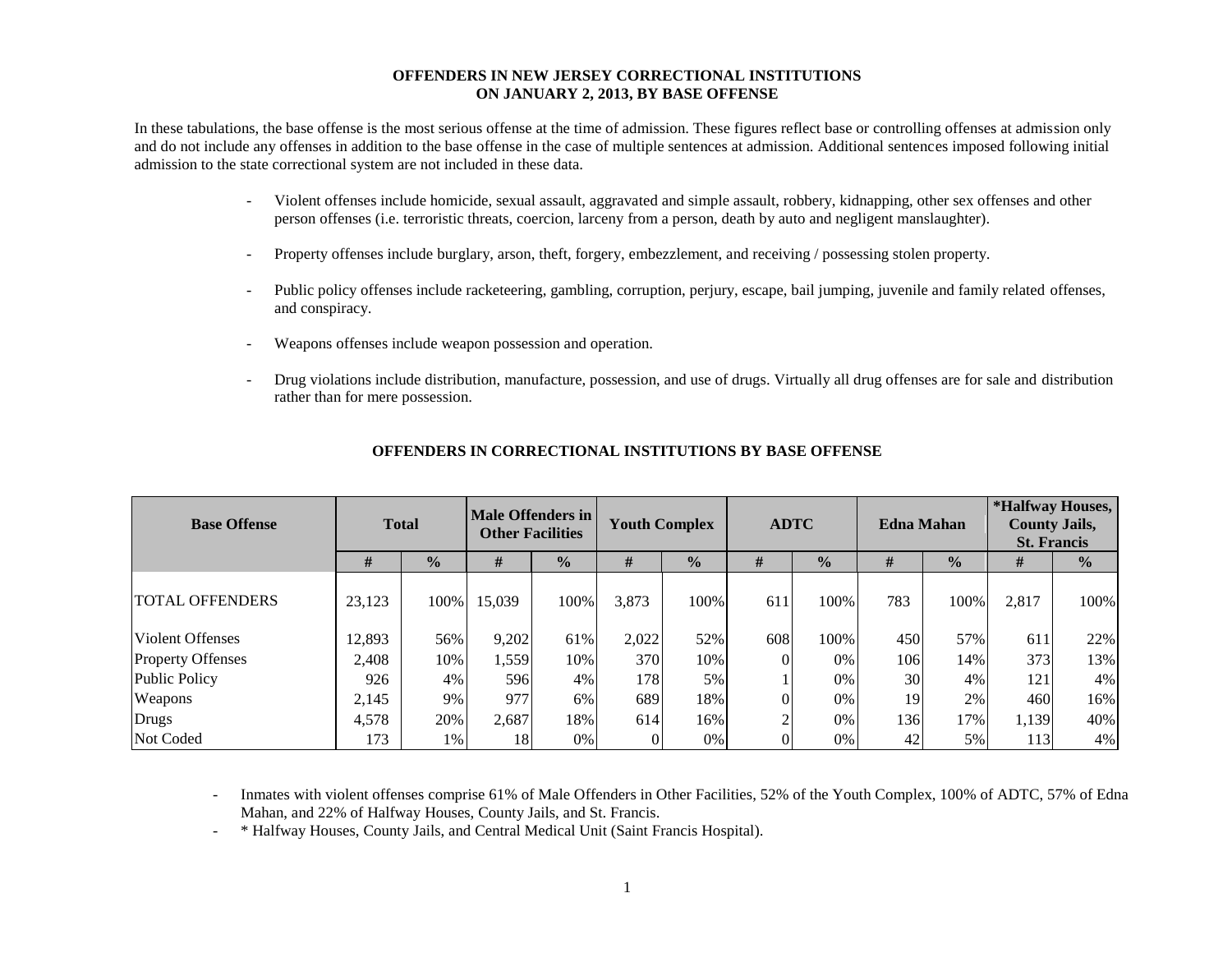# **Prison Complex Offenders By Base Offense**

| Institution          | <b>Total</b> | <b>Violent</b><br><b>Offenses</b> | Homicide | <b>Sexual</b><br><b>Assault</b> | <b>Assault</b> | <b>Robbery</b> | <b>Kidnap</b>  | <b>Other</b><br><b>Sex</b> | <b>Other</b><br>Person | <b>Property</b> | <b>Public</b><br><b>Policy</b> | <b>Weapons</b> | <b>Drugs</b> | <b>Not</b><br>Coded |
|----------------------|--------------|-----------------------------------|----------|---------------------------------|----------------|----------------|----------------|----------------------------|------------------------|-----------------|--------------------------------|----------------|--------------|---------------------|
|                      |              |                                   |          |                                 |                |                |                |                            |                        |                 |                                |                |              |                     |
| <b>Bayside</b>       | 1,162        | 546                               | 99       | 24                              | 144            | 250            | $\overline{3}$ | 20                         | $6\phantom{1}6$        | 166             | 55                             | 118            | 277          | $\mathbf 0$         |
| <b>Main</b>          | 100%         | 47%                               | 9%       | 2%                              | 12%            | 22%            | 0%             | 2%                         | 1%                     | 14%             | 5%                             | 10%            | 24%          | $0\%$               |
| <b>Bayside</b>       | 684          | 352                               | 102      | $\mathbf 0$                     | 96             | 148            | 2 <sup>1</sup> | $\overline{\mathbf{c}}$    | $\overline{2}$         | 95              | 32                             | 57             | 148          | $\boldsymbol{0}$    |
| Farm                 | 100%         | 51%                               | 15%      | 0%                              | 14%            | 22%            | 0%             | 0%                         | 0%                     | 14%             | 5%                             | 8%             | 22%          | 0%                  |
|                      |              |                                   |          |                                 |                |                |                |                            |                        |                 |                                |                |              |                     |
| <b>Bayside</b>       | 345          | 104                               | 18       | 0                               | 27             | 57             | 0              | $\overline{\mathbf{c}}$    | 0                      | 54              | 25                             | 39             | 123          | $\pmb{0}$           |
| Ancora               | 100%         | 30%                               | 5%       | 0%                              | 8%             | 17%            | 0%             | 1%                         | 0%                     | 16%             | 7%                             | 11%            | 36%          | 0%                  |
|                      |              |                                   |          |                                 |                |                |                |                            |                        |                 |                                |                |              |                     |
| <b>Bayside Total</b> | 2,191        | 1002                              | 219      | 24                              | 267            | 455            | $\sqrt{5}$     | 24                         | 8                      | 315             | 112                            | 214            | 548          | $\boldsymbol{0}$    |
|                      | 100%         | 46%                               | 10%      | 1%                              | 12%            | 21%            | 0%             | 1%                         | 0%                     | 14%             | 5%                             | 10%            | 25%          | 0%                  |
| <b>CRAF</b>          | 282          | 15                                | $\,6$    | $\mathbf 0$                     | $\overline{7}$ | $\overline{c}$ | $\mathbf 0$    | $\mathbf 0$                | $\overline{0}$         | 110             | 25                             | $\mathbf 0$    | 132          | $\mathbf 0$         |
| Jones Farm           | 100%         | 5%                                | 2%       | 0%                              | 2%             | 1%             | 0%             | 0%                         | 0%                     | 39%             | 9%                             | 0%             | 47%          | 0%                  |
| <b>CRAF</b>          | 642          | 231                               | 23       | 28                              | 59             | 77             | 3              | 39                         | $\overline{c}$         | 119             | 35                             | 65             | 188          | 4                   |
| <b>Reception</b>     | 100%         | 36%                               | 4%       | 4%                              | 9%             | 12%            | 0%             | 6%                         | 0%                     | 19%             | 5%                             | 10%            | 29%          | 1%                  |
| <b>CRAF Total</b>    |              | 246                               |          | 28                              | 66             |                |                |                            |                        |                 | 60                             | 65             | 320          | $\overline{4}$      |
|                      | 924<br>100%  | 27%                               | 29<br>3% | 3%                              | 7%             | 79<br>9%       | 3<br>0%        | 39<br>4%                   | $\overline{2}$<br>0%   | 229<br>25%      | 6%                             | 7%             | 35%          | 0%                  |
|                      |              |                                   |          |                                 |                |                |                |                            |                        |                 |                                |                |              |                     |
| <b>East Jersey</b>   | 1,378        | 1,215                             | 641      | 80                              | 65             | 370            | 52             | $\mathbf{3}$               | 4                      | 30              | 16                             | 33             | 84           | $\overline{0}$      |
| <b>Main</b>          | 100%         | 88%                               | 47%      | 6%                              | 5%             | 27%            | 4%             | 0%                         | 0%                     | 2%              | 1%                             | 2%             | 6%           | 0%                  |
| <b>East Jersey</b>   | 113          | 47                                |          | $\mathbf 0$                     | $\overline{7}$ | 38             | 0              | 1                          | $\Omega$               | 20              | 4                              | 9              | 33           | $\pmb{0}$           |
| Camp                 | 100%         | 42%                               | 1%       | 0%                              | 6%             | 34%            | 0%             | 1%                         | 0%                     | 18%             | 4%                             | 8%             | 29%          | 0%                  |
|                      |              |                                   |          |                                 |                |                |                |                            |                        |                 |                                |                |              |                     |
| <b>East Jersey</b>   | 1,491        | 1,262                             | 642      | 80                              | 72             | 408            | 52             | 4                          | 4                      | 50              | 20                             | 42             | 117          | $\overline{0}$      |
| <b>Total</b>         | 100%         | 85%                               | 43%      | 5%                              | 5%             | 27%            | 3%             | 0%                         | 0%                     | 3%              | 1%                             | 3%             | 8%           | $0\%$               |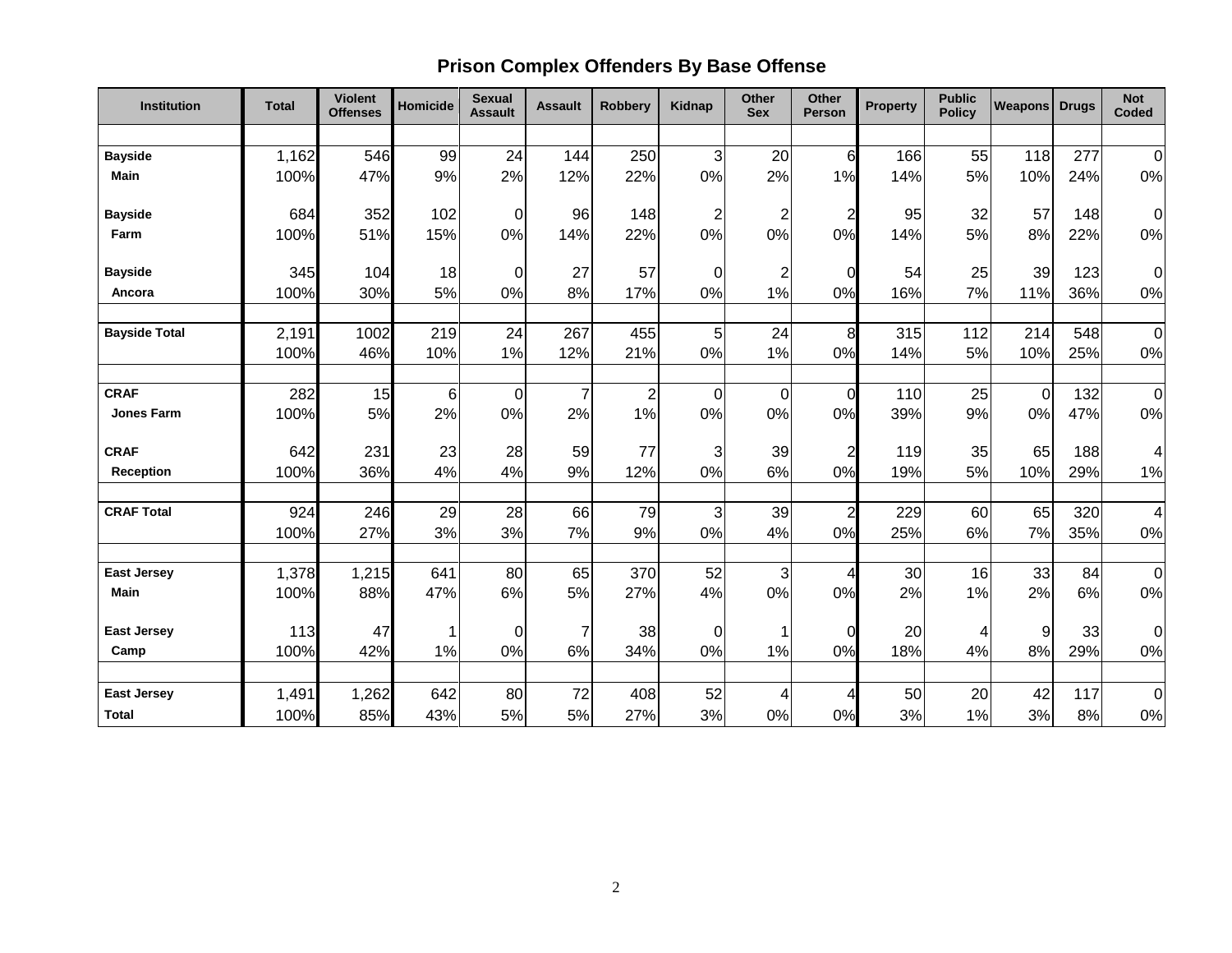## **Prison Complex Offenders By Base Offense**

| <b>Institution</b>                                  | <b>Total</b> | <b>Violent</b><br><b>Offenses</b> | <b>Homicide</b> | <b>Sexual</b><br><b>Assault</b> | <b>Assault</b> | <b>Robberv</b> | <b>Kidnap</b> | <b>Other</b><br><b>Sex</b> | <b>Other</b><br><b>Person</b> | <b>Property</b> | <b>Public</b><br><b>Policy</b> | <b>Weapons</b> | <b>Drugs</b> | <b>Not</b><br>Coded |
|-----------------------------------------------------|--------------|-----------------------------------|-----------------|---------------------------------|----------------|----------------|---------------|----------------------------|-------------------------------|-----------------|--------------------------------|----------------|--------------|---------------------|
|                                                     |              |                                   |                 |                                 |                |                |               |                            |                               |                 |                                |                |              |                     |
| <b>Midstate</b>                                     | 685          | 387                               | 22              | 121                             | 69             | 43             |               | 112                        | 13                            | 112             | 33                             | 36             | 117          | 0                   |
|                                                     | 100%         | 56%                               | 3%              | 18%                             | 10%            | 6%             | 1%            | 16%                        | 2%                            | 16%             | 5%                             | 5%             | 17%          | 0%                  |
|                                                     |              |                                   |                 |                                 |                |                |               |                            |                               |                 |                                |                |              |                     |
| <b>NJ State Prison</b>                              | 1,860        | 1,680                             | 1,144           | 94                              | 65             | 306            | 58            | 4                          | 9                             | 37              | 30                             | 31             | 69           | 13                  |
|                                                     | 100%         | 90%                               | 62%             | 5%                              | 3%             | 16%            | 3%            | 0%                         | 0%                            | 2%              | 2%                             | 2%             | 4%           | 1%                  |
|                                                     |              |                                   |                 |                                 |                |                |               |                            |                               |                 |                                |                |              |                     |
| <b>Northern</b>                                     | 1,886        | 1,291                             | 427             | 134                             | 180            | 482            | 38            | 25                         | 5                             | 156             | 87                             | 101            | 251          | $\overline{O}$      |
| <b>Main</b>                                         | 100%         | 68%                               | 23%             | 7%                              | 10%            | 26%            | 2%            | 1%                         | 0%                            | 8%              | 5%                             | 5%             | 13%          | 0%                  |
| <b>Northern</b>                                     | 536          | 282                               | 60              | 12                              | 57             | 141            |               | 7                          | 4                             | 60              | 33                             | 56             | 105          | 0                   |
| Ad Seg Male                                         | 100%         | 53%                               | 11%             | 2%                              | 11%            | 26%            | 0%            | 1%                         | 1%                            | 11%             | 6%                             | 10%            | 20%          | 0%                  |
|                                                     |              |                                   |                 |                                 |                |                |               |                            |                               |                 |                                |                |              |                     |
| <b>Northern Total</b>                               | 2,422        | 1,573                             | 487             | 146                             | 237            | 623            | 39            | 32                         | 9                             | 216             | 120                            | 157            | 356          | $\overline{0}$      |
|                                                     | 100%         | 65%                               | 20%             | 6%                              | 10%            | 26%            | 2%            | 1%                         | 0%                            | 9%              | 5%                             | 6%             | 15%          | 0%                  |
| Southern                                            |              | 741                               | 84              | 46                              | 241            | 314            | 7             | 42                         |                               | 326             | 101                            | 228            | 646          |                     |
|                                                     | 2,042        | 36%                               |                 | 2%                              |                |                |               | 2%                         | 0%                            |                 | 5%                             |                | 32%          | $\overline{O}$      |
|                                                     | 100%         |                                   | 4%              |                                 | 12%            | 15%            | 0%            |                            |                               | 16%             |                                | 11%            |              | $0\%$               |
| <b>South Woods</b>                                  | 3,424        | 2,311                             | 674             | 341                             | 330            | 779            | 62            | 104                        | 21                            | 274             | 120                            | 204            | 514          | $\mathbf 1$         |
|                                                     | 100%         | 67%                               | 20%             | 10%                             | 10%            | 23%            | 2%            | 3%                         | 1%                            | 8%              | 4%                             | 6%             | 15%          | 0%                  |
|                                                     |              |                                   |                 |                                 |                |                |               |                            |                               |                 |                                |                |              |                     |
| <b>Subtotal</b>                                     | 15,039       | 9,202                             | 3,301           | 880                             | 1,347          | 3,007          | 233           | 361                        | 73                            | 1,559           | 596                            | 977            | 2,687        | 18                  |
| <b>Male Offenders in</b><br><b>Other Facilities</b> | 100%         | 61%                               | 22%             | 6%                              | 9%             | 20%            | 2%            | 2%                         | 0%                            | 10%             | 4%                             | 6%             | 18%          | 0%                  |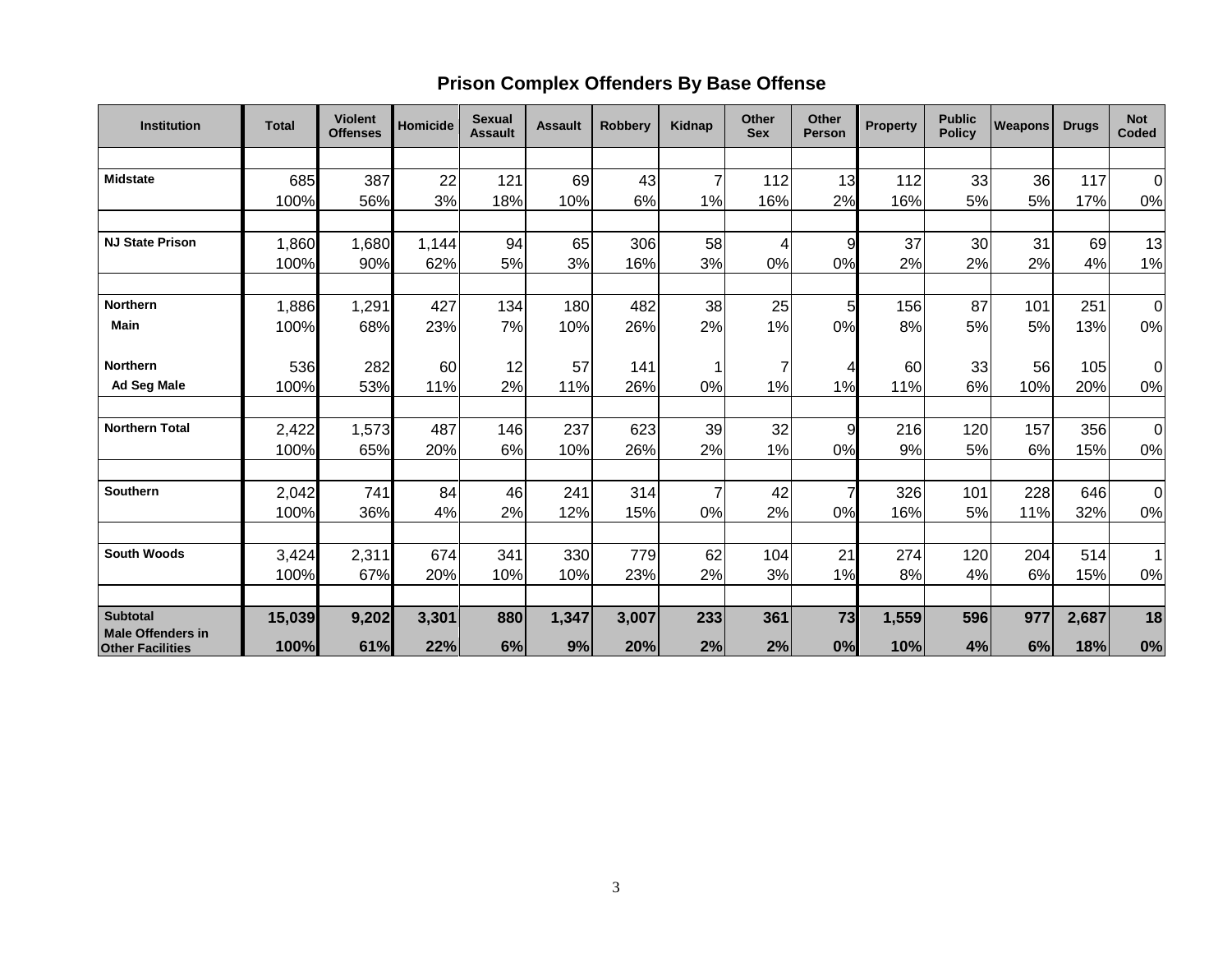| <b>Institution</b>    | <b>Total</b> | <b>Violent</b><br><b>Offenses</b> | Homicide | <b>Sexual</b><br><b>Assault</b> | <b>Assault</b> | <b>Robbery</b> | Kidnap | <b>Other</b><br><b>Sex</b> | Other<br><b>Person</b> | <b>Property</b>  | <b>Public</b><br><b>Policy</b> | <b>Weapons Drugs</b> |                | <b>Not</b><br>Coded |
|-----------------------|--------------|-----------------------------------|----------|---------------------------------|----------------|----------------|--------|----------------------------|------------------------|------------------|--------------------------------|----------------------|----------------|---------------------|
|                       |              |                                   |          |                                 |                |                |        |                            |                        |                  |                                |                      |                |                     |
| <b>ADTC</b>           | 611          | 608                               | ົ        | 522                             |                | 3              | 14     | 58                         | 9                      |                  |                                |                      | $\overline{2}$ | $\Omega$            |
|                       | 100%         | 100%                              | 0%       | 85%                             | 0%             | 0%             | 2%     | 9%                         | $1\%$                  | 0%               | 0%                             | 0%                   | $0\%$          | 0%                  |
|                       |              |                                   |          |                                 |                |                |        |                            |                        |                  |                                |                      |                |                     |
| <b>Subtotal</b>       | 15,650       | 9,810                             | 3,303    | 1,402                           | 1,347          | 3,010          | 247    | 419                        | 82                     | 1,559            | 597                            | 977                  | 2,689          | 18                  |
|                       | 100%         | 63%                               | 21%      | 9%                              | 9%             | 19%            | 2%     | 3%                         | 1%                     | 10%              | 4%                             | 6%                   | 17%            | 0%                  |
|                       |              |                                   |          |                                 |                |                |        |                            |                        |                  |                                |                      |                |                     |
| <b>Mahan - Female</b> | 783          | 450                               | 202      | 9                               | 84             | 125            | 8      | 20                         | ⌒                      | 106 <sub>1</sub> | 30                             | 19                   | 136            | 42                  |
| Prison                | 100%         | 57%                               | 26%      | $1\%$                           | 11%            | 16%            | $1\%$  | 3%                         | 0%                     | 14%              | 4%                             | 2%                   | 17%            | 5%                  |
|                       |              |                                   |          |                                 |                |                |        |                            |                        |                  |                                |                      |                |                     |
| <b>Total Prison</b>   | 16,433       | 10,260                            | 3,505    | 1,411                           | 1,431          | 3,135          | 255    | 439                        | 84                     | 1,665            | 627                            | 996                  | 2,825          | 60                  |
| <b>Complex</b>        | 100%         | 62%                               | 21%      | 9%                              | 9%             | 19%            | 2%     | 3%                         | 1%                     | 10%              | 4%                             | 6%                   | 17%            | 0%                  |

## **Prison Complex Offenders By Base Offense**

### **ADTC MALE OFFENDERS IN OTHER FACILITIES FEMALE OFFENDERS**





Violent offenses were the most frequent commitment-offenses at Edna Mahan (57.5%).

Seventeen percent (17%) of female inmates were committed for drug offenses.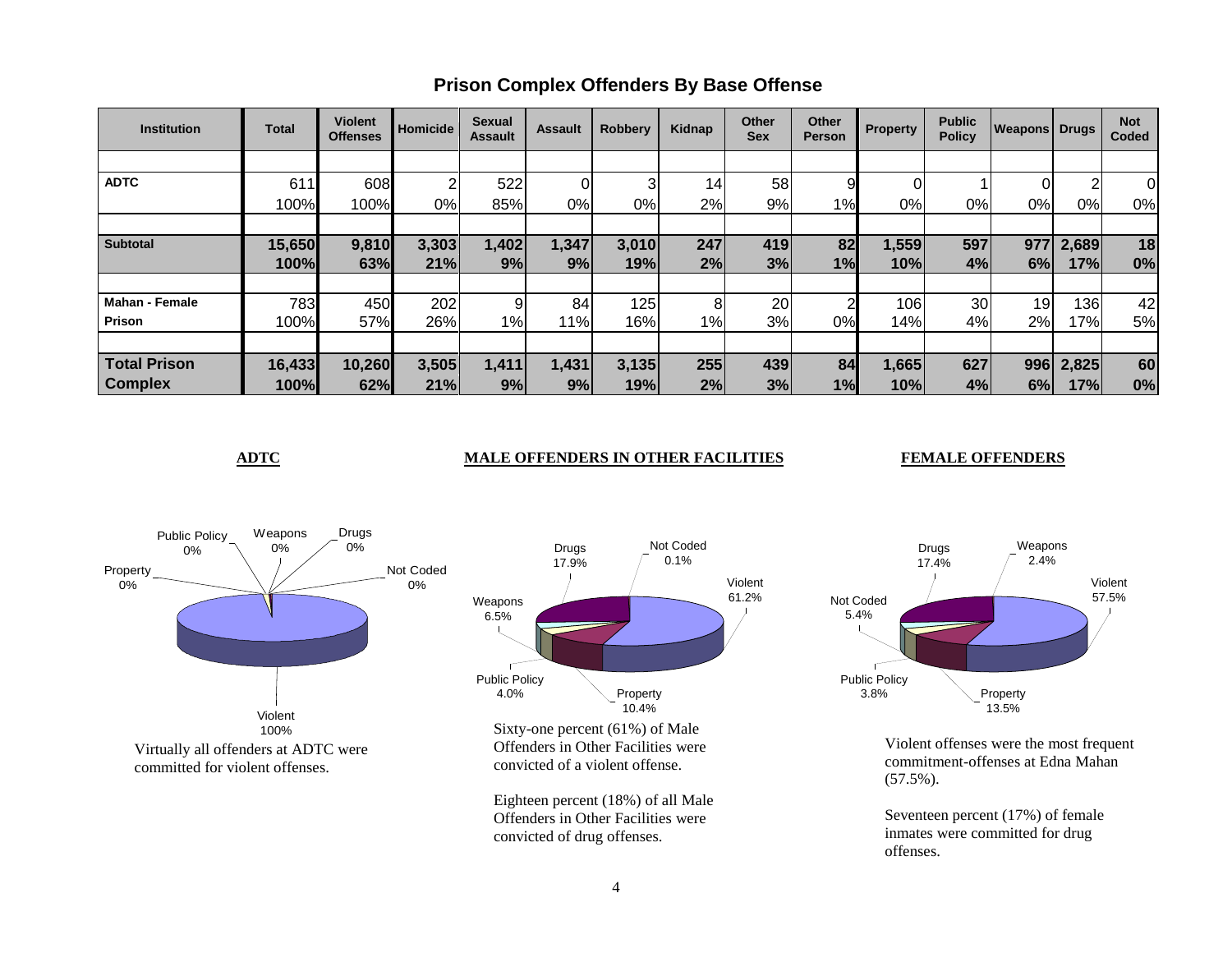| <b>Institution</b>         | <b>Total</b> | <b>Violent</b><br><b>Offenses</b> | <b>Homicide</b> | <b>Sexual</b><br><b>Assault</b> | <b>Assault</b> | <b>Robberv</b> | Kidnap | <b>Other</b><br><b>Sex</b> | <b>Other</b><br><b>Person</b> | <b>Property</b> | <b>Public</b><br><b>Policy</b> | <b>Weapons!</b> | <b>Drugs</b> | <b>Not</b><br>Coded |
|----------------------------|--------------|-----------------------------------|-----------------|---------------------------------|----------------|----------------|--------|----------------------------|-------------------------------|-----------------|--------------------------------|-----------------|--------------|---------------------|
|                            |              |                                   |                 |                                 |                |                |        |                            |                               |                 |                                |                 |              |                     |
| <b>Garden State</b>        | 1,786        | 1061                              | 150             | 88                              | 203            | 552            | 12     | 48                         | 8                             | 138             | 71                             | 279             | 237          | $\Omega$            |
|                            | 100%         | 59%                               | 8%              | 5%                              | 11%            | 31%            | 1%     | 3%                         | 0%                            | 8%              | 4%                             | 16%             | 13%          | 0%                  |
|                            |              |                                   |                 |                                 |                |                |        |                            |                               |                 |                                |                 |              |                     |
| Mountainview               | 1,043        | 405                               | 18              | 11                              | 120            | 231            | 3      | 19                         | 3                             | 138             | 53                             | 221             | 226          | $\mathbf 0$         |
|                            | 100%         | 39%                               | 2%              | 1%                              | 12%            | 22%            | 0%     | 2%                         | 0%                            | 13%             | 5%                             | 21%             | 22%          | 0%                  |
| Wagner                     | 594          | 333                               | 49              | 8                               | 86             | 177            | 6      | 3                          | 4                             | 52              | 24                             | 101             | 84           | $\mathbf 0$         |
| <b>Main</b>                | 100%         | 56%                               | 8%              | 1%                              | 14%            | 30%            | 1%     | 1%                         | 1%                            | 9%              | 4%                             | 17%             | 14%          | 0%                  |
| Wagner                     | 289          | 162                               | 23              | 6                               | 43             | 85             | 0      | 4                          |                               | 22              | 21                             | 55              | 29           | 0                   |
| Ad Seg                     | 100%         | 56%                               | 8%              | 2%                              | 15%            | 29%            | 0%     | 1%                         | 0%                            | 8%              | 7%                             | 19%             | 10%          | 0%                  |
| Wagner                     | 161          | 61                                | 8               | 0                               | 16             | 35             | 1      | 0                          |                               | 20              | 9                              | 33              | 38           | 0                   |
| <b>Minimum Units</b>       | 100%         | 38%                               | 5%              | 0%                              | 10%            | 22%            | 1%     | 0%                         | 1%                            | 12%             | 6%                             | 20%             | 24%          | 0%                  |
| Wagner                     | 1,044        | 556                               | 80              | 14                              | 145            | 297            | 7      |                            | 6                             | 94              | 54                             | 189             | 151          | 0                   |
| <b>Total</b>               | 100%         | 53%                               | 8%              | 1%                              | 14%            | 28%            | 1%     | 1%                         | 1%                            | 9%              | 5%                             | 18%             | 14%          | 0%                  |
|                            |              |                                   |                 |                                 |                |                |        |                            |                               |                 |                                |                 |              |                     |
| <b>Total Youth Complex</b> | 3,873        | 2,022                             | 248             | 113                             | 468            | 1,080          | 22     | 74                         | 17                            | 370             | 178                            | 689             | 614          | $\bf{0}$            |
|                            | 100%         | 52%                               | 6%              | 3%                              | 12%            | 28%            | 1%     | 2%                         | 0%                            | 10%             | 5%                             | 18%             | 16%          | 0%                  |

# **Youth Complex Offenders By Base Offense**